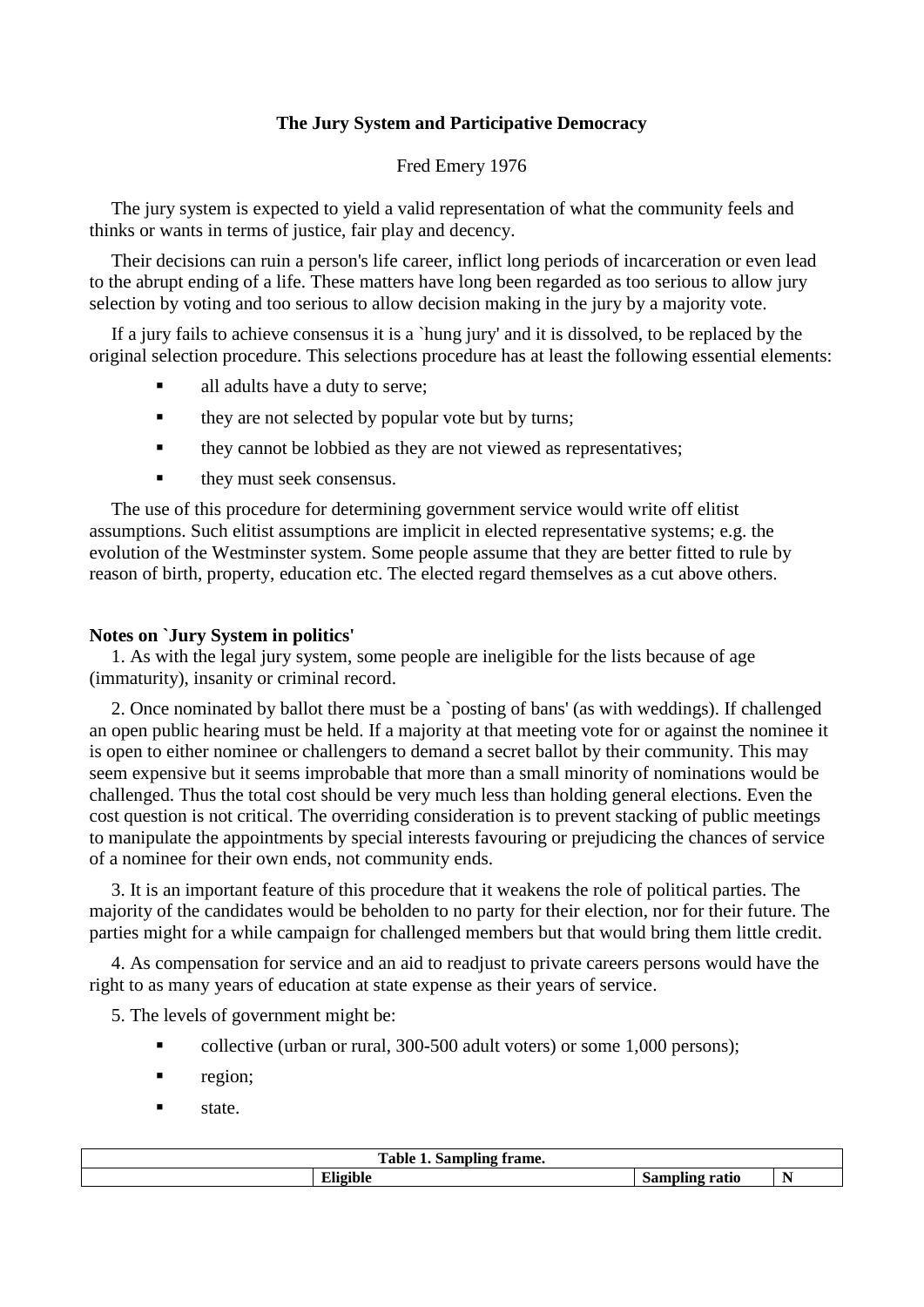| Federal/State            | All who have held regional office       |       |  |
|--------------------------|-----------------------------------------|-------|--|
| Regional (200,000)       | all who have held town-district office  |       |  |
| Town-District $(10,000)$ | all who have held local office          |       |  |
| Local $(500)$            | complete electoral roll of the locality | 1:100 |  |

Note: Using this sampling method for representation should ensure that women are properly represented right to the highest level; ditto for all minorities.

Eligibility for higher office should be restricted to those who have served in lower officer. If their service was not well done they could be challenged.

#### **Two-up, one-down**

Selection to Local level should mean one year as assistant at regional, then back to local service. Ditto for other levels.

*The `two-up, one-down' principle*: The purpose of this is to bridge broad gaps in extent or span of concern. By participating in a meaningful way in the policy formulation at the broader level (without the responsibility of making the decisions) people can get a greater understanding of the context in which they will subserviently be contributing to decisions at the broader level.

Thus, for example, by understanding the limitations to the powers of Federal and State governments, and additional demands on them, the regional `public servants' can be more reasonable in their requests of those bodies.

In effect it helps create a shared psychological field between bodies whose prime concerns are different. They should realize that the different and potentially conflicting ends are being pursued by people at least as honourable as themselves.

Note: the interpenetration of levels will also occur because after service at any of the broader (higher) levels a person is still likely for subsequent selection for the lower levels. These people may not be numerous but would be valuable resources for any governing body. At the narrower levels of locality and town-district, people should be so familiar with both levels that this mechanism may not be required. This familiarity is not likely, however, when a person moves to the regional level and has to deal with region-state and region-federal interfaces.

#### **Precedents**

This notion was inspired by George Collier's account of the traditional system widespread among the Indians of Mesoamerica:

"The positions (of public service} are ranked into levels, service in all but the first level presupposing earlier services et the level below. Every mature male is expected to provide ritual service for the community at some point in his life by occupying a ritual position as the lowest level. During his year of service, the man will leave his hamlet to live in the township center to perform ritual at great personal expense. The heavy cost of this ritual requires years of careful savings of the meager excess earnings of farm production above subsistence needs. Yet the spiritual and social rewards of service are such that many seek subsequent service at additional heavy cost in positions at higher levels of the hierarchy later in life. Indeed, those men who succeed in performing at all of the hierarchy's levels have proved themselves worthy of the greatest respect" (Collier, 1974, p.13).

Among the Pathans there is another variant of participative, non Westminster democracy.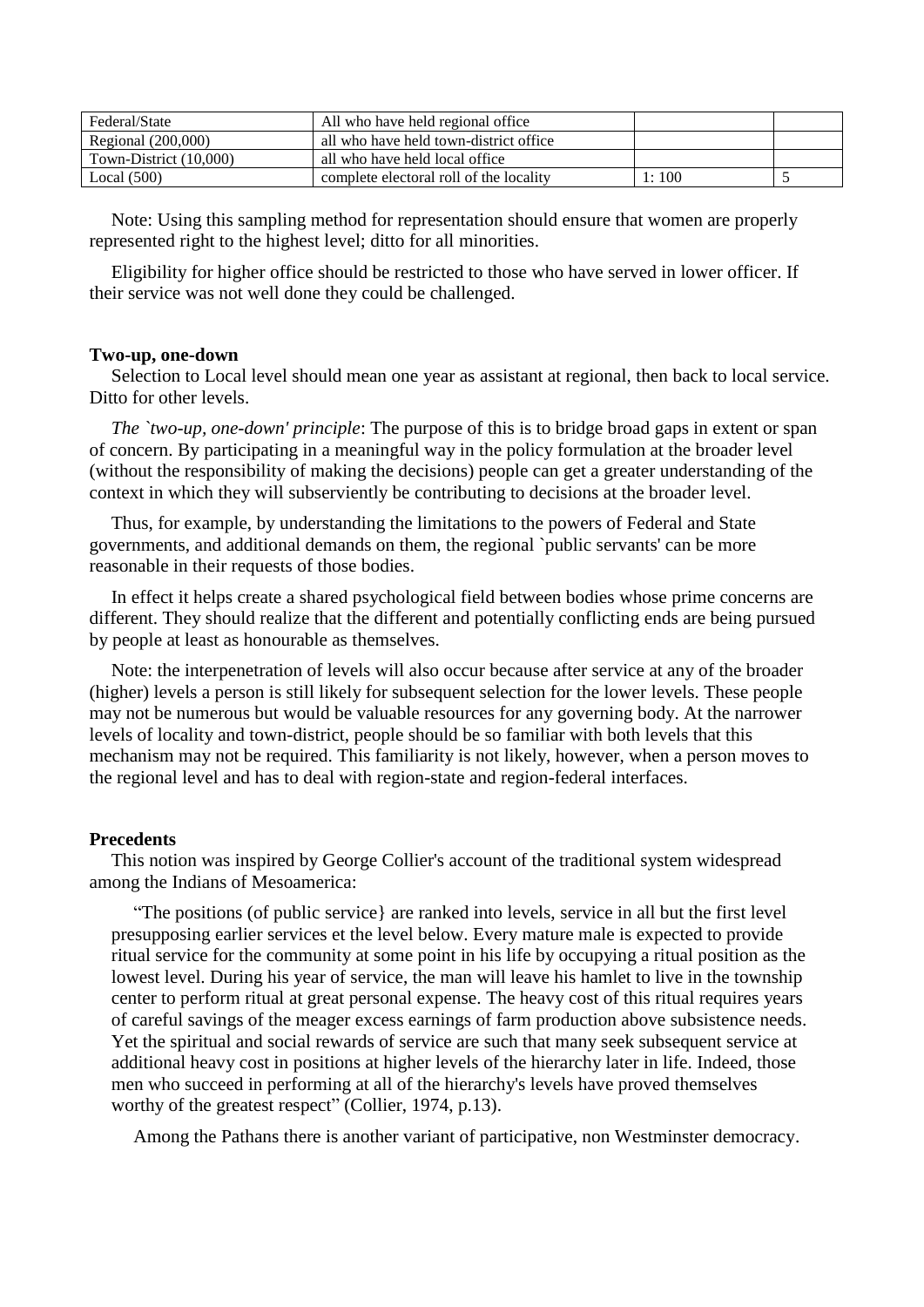"The *jirga* is probably the most interesting of all the Pathans' institutions. It can best be described as an assembly or council, and it serves the functions of both. The word can be applied to half a dozen men sitting down together to discuss what they should say to the political agent who is coming to object to their sons shooting off the porcelain insulators from the nearby telegraph line.

More properly a *jirga* is a group of members of a particular sub group of Pathans considering a matter of common interest. There is seldom any formal selection of representatives. Among the tribes virtually every adult male may attend. Among others tradition clearly indicates those who are entitled to participate. In any event there is no making of motions, and no voting. Decisions are unanimous and are arrived at by taking the `sense of the meeting'. (Some of them would chill the blood of the peaceful Friends who coined the term.) The traditional penalty for anyone who defies the decision of a *jirga* is the burning of the culprit's house. Since the tribesmen do not lay aside their arms while deliberating, punishment can be executed promptly.

Apart from enforcing its own penalty for contempt, there is little of the judicial or police function in the *jirga's* role in the community, It does not ordinarily determine guilt or inflict punishment but seeks to achieve a settlement" (Spain J W, 1962, p.50).

Other examples could be drawn upon, and I hope to write about these in the near future. My point here is to emphasise that democracy did not begin with Westminster. Further, they were models that sought for participatory democracy.

The evolution of the Westminster model, however, has been a history of giving way to popular demand but seeking to hold participation to minimum.

#### **Misrepresentativeness**

My concern about the utility of the Westminster system of representative government is twofold: (1) it always leads to a misrepresentative elected body. More men than women, more rich than poor, more lawyers than business people, more farmers or workers etc; and (2) it inevitably acts to dampen down participation

The kind of representativeness that we could find in the 'jury system' type of government is clearly explained by a US Supreme Court judgement of 1957:

"The American tradition of trial by jury... necessarily contemplates an impartial jury drawn from a cross section of the community. This does not mean, of course, that every jury must contain representatives of all the economic, social, religious, racial, political and geographical groups of the community... it does mean that prospective jurors shall be selected by court officials without systematic intentional exclusion of any of these groups." (Bloomstein M J, 1968, pp.54-5)

I think I have indicated my preference for a random sampling procedure from an up-to-date list of all eligible adults. However, in many circumstances this may not be the best solution. The cost of creating and maintaining such a list of citizens can be exorbitant in an underdeveloped country; it may be too much trouble to contact and gain the cooperation of a randomly selected sample even in matters of life and death in a highly developed country, with cars, telephones, etc.

This problem has been faced by the US Federal Courts. The methods of federal selection include recommendations by leading citizens of the community, known to court officials for their good character.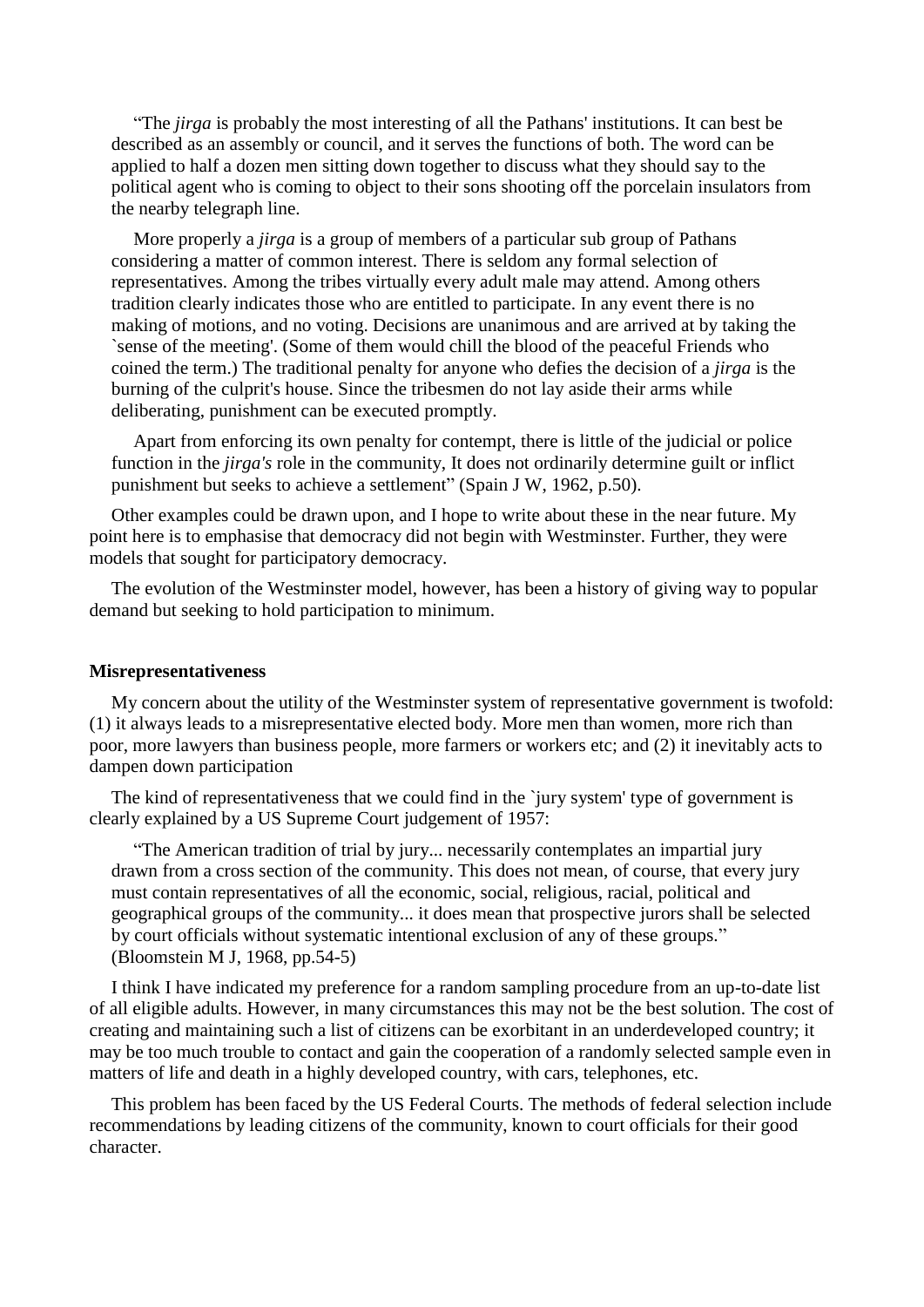The 'community reference system' (Emery M, 1999, pp186-188) is one we have used for three community and one university Search Conference. On each occasion it yielded a sample of citizens that could not be faulted because of misrepresentativeness.

| Table 2. An Idea of the Sorts of Magnitudes that Would be Involved in Australia. Part A |                         |                |                           |                 |                 |                                |                                 |                                                   |                                |
|-----------------------------------------------------------------------------------------|-------------------------|----------------|---------------------------|-----------------|-----------------|--------------------------------|---------------------------------|---------------------------------------------------|--------------------------------|
| Size of unit                                                                            | Size of<br>'electorate' | <b>States</b>  | No. of sub-units included |                 | Local-<br>ities | Rate of<br>sampling<br>at each | No. of<br>members<br>per unit   | Approx<br>no. of<br>level<br>members<br>in Nation | <b>Time</b><br>comm.-<br>itted |
|                                                                                         |                         |                | Regions                   | Towns/districts |                 |                                |                                 |                                                   |                                |
| Federal.<br>16,000,000                                                                  | 8,000,000               | $\overline{7}$ | 64                        | 1600            | 16,000          | 1 in 120,<br>000               | 142                             | 142                                               | Full                           |
| State*<br>3,000,000                                                                     | 1,500,000               |                | 12                        | 300             | 3,000           | $1$ in<br>30,000               | 50                              | 350                                               | Full                           |
| Region<br>250,000                                                                       | 125,000                 |                |                           | 25              | 250             | $1$ in<br>2,500                | 50                              | 3,200                                             |                                |
| Town/<br>district<br>10,000                                                             | 5000                    |                |                           | 10              | 10              | $1$ in $250$                   | 20                              | 32,000                                            |                                |
| Local<br>1,000                                                                          | 500                     |                |                           |                 | 1               | $1$ in 50                      | 10                              | 160,000<br>196,000                                |                                |
| *median                                                                                 |                         |                |                           |                 |                 |                                | i.e. $2.4\%$ of<br>'electorate' |                                                   |                                |

| Table 2. An Idea of the Sorts of Magnitudes that Would be Involved in Australia. Part B |                                                  |                       |                |                  |
|-----------------------------------------------------------------------------------------|--------------------------------------------------|-----------------------|----------------|------------------|
|                                                                                         | Initial rate of sampling per electorate (voters) |                       | '2 up* 1 down' | Length of tenure |
| Federal                                                                                 | 142/350                                          | 1 in 2.5              | X              | 4 years          |
| <b>State</b>                                                                            | 350/3200                                         | 1 in 11 [combined]    | X              | 4 years          |
|                                                                                         |                                                  | state & federal gives |                |                  |
|                                                                                         |                                                  | $1$ in 6]             |                |                  |
| Region                                                                                  |                                                  | $1$ in $10$           | X              | 3 years          |
| Town/district                                                                           | 38/140                                           | 1 in 5                |                | 2 years          |
| Locality                                                                                |                                                  | $1$ in 50             |                | 2 years          |

It is important to note that nobody gets to serve at the State level without 7 years of *public service* (as distinct from public administration).

## **Summary of Advantages of DP2 Governance Selected by Lot (**Note by Merrelyn Emery, April 2010)

After 200 years of representative democracy around the world, much is known about how the system works and what its predictable effects are. Despite the many different versions of it such as presidential and parliamentary systems and many different systems of voting, the same syndrome of effects is noted in every case. This also applies in countries such as Poland where citizens fought and died to get representative democracy. Inevitably, there is the growth of apathy and alienation from the government over time.

Similarly, the dynamics of DP2 structures are now well established from over 60 years of work in organizations and 50 years experience in Search Conferences. These dynamics and their long term effects accord with observations of DP2 governance systems from around the world. Table 3 documents only those dynamics and effects that have been so established.

**Table 3. Advantages of DP2 over DP1 Governance Systems**